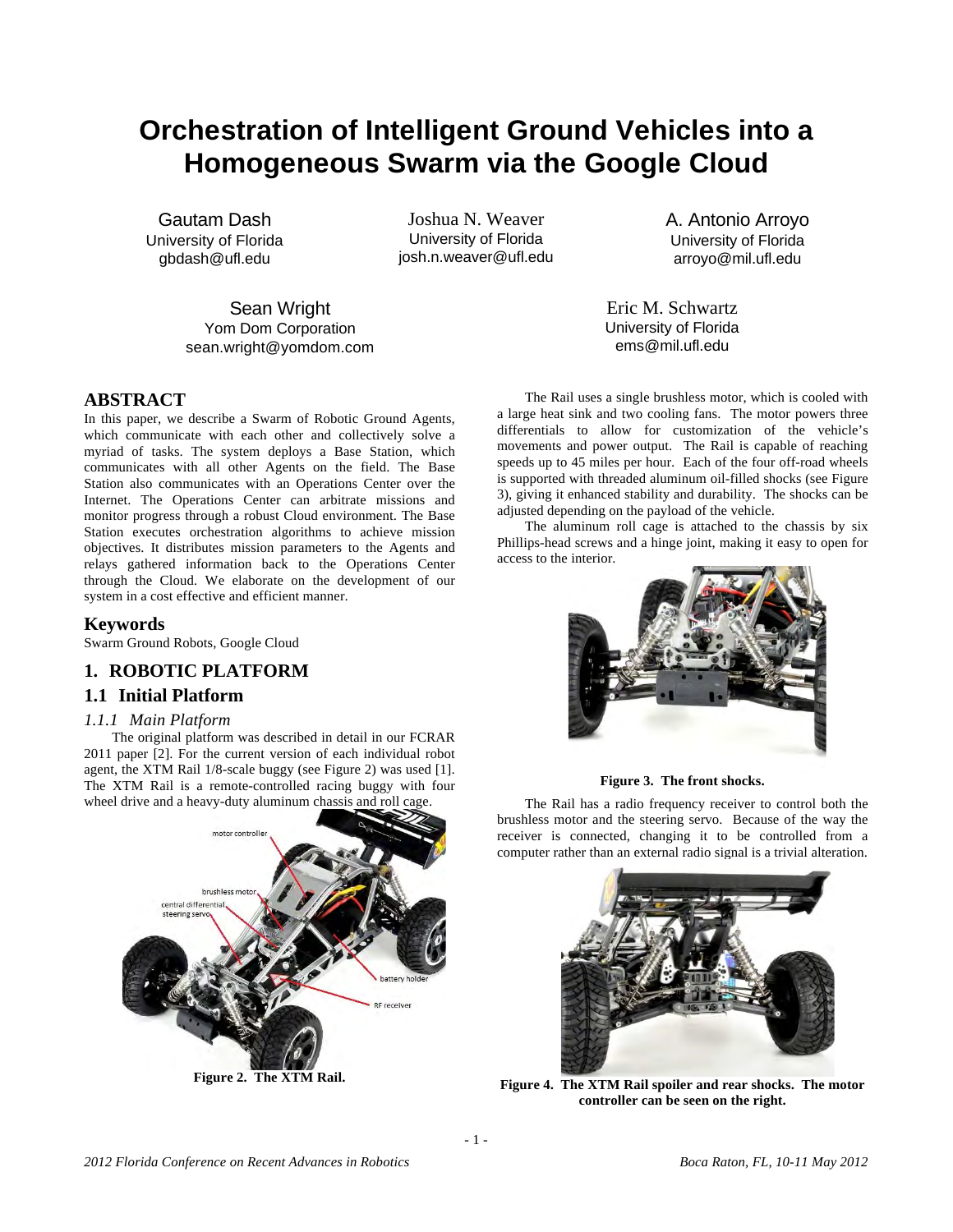The Rail is powered by a batter pack, and can use NiMH or LiPo packs with voltages ranging from 7.2 to 14.8V.

# **1.2 Updated Platform**

### *1.2.1 Additional Equipment*

#### *Prototype 1:*

The removal of the spoiler leaves four mounting points available on the top of the Rail. A computer case (see Figure 5) was constructed to hold a Linux installation to control the motor driver and steering servo in place of the RF receiver inside the vehicle.



**Figure 5. Prototype 1.** 

Inside the case is a Freescale iMX.233 processor board running at 454 MHZ called the HackerBoard [2], which has three USB ports, a standard serial port, and a micro-SD card. The case also contains a power source in the form of a PSP (PlayStation Portable) external power pack. A GPS module and a SONAR system were connected to the processor.

*Prototype 2:* 

This version was designed to hold all the electronics inside the roll cage. The computer case has a Texas Instruments OMAP4460 mobile processor board called the PandaBoard [3]. It also has three USB ports, a standard serial port, and a SD card. A GPS module and a SONAR system were connected to the processor. An IMU was also connected to the processor for better estimation of position and orientation.

#### *1.2.2 Operating System*

Both the HackerBoard and the PandaBoard have a Linux installation for processing

### *1.2.3 Communications*

One of the USB ports on the board is used to connect an XBee-Pro RF module for wireless communications. The XBee-Pro has a range of 24 kilometers and is used for communication between the robot agents and between each robot and the base station [4].

The PandaBoard also has on board WiFi which and be used to setup an ad hoc network for close range communication. This would enable each robot to communicate with all the others in the Swarm.



**Figure 6. Prototype 2.** 

# **2. SWARM ROBOTS**

### **2.1 Definition**

The term swarm robotics is used to describe any coordinated multi-robot system made up of individuals which are relatively simple. By working together, a large number of simple robots are able to accomplish more complicated tasks. Swarm robots are often compared to similar swarms of animals, especially insects such as ants, which display similar behavior.

### **2.2 Uses**

Swarm robots are notable in that an individual member is very inexpensive compared to a more complicated robot which is able to perform tasks on its own. Because of this, the loss of a single member of the swarm is not a setback in either operations or in cost. If a single multipurpose robot were to be lost while performing a task, it would mean a great loss in both performance and money and time investment. On the other hand, the loss of a single member of a swarm represents a minimal loss of both performance and investment. Individual swarm members can be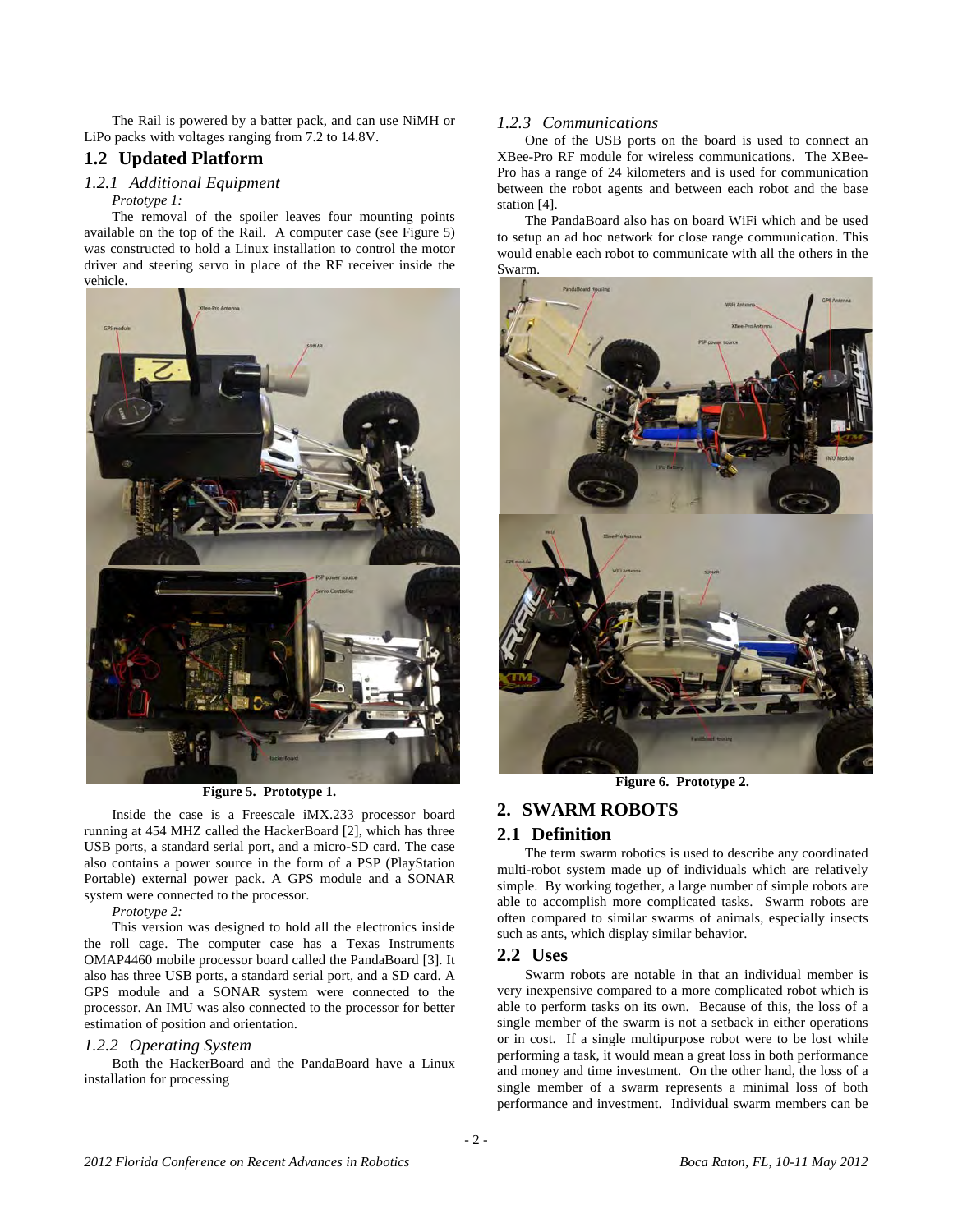easily replaced at a cost which is relatively much less than a complicated single robot. In addition, because many of the members of a swarm are the same, the tasks that were being performed by the lost member can be easily done by any other member, resulting in a minimal loss of operational time.

These properties of swarm robots make them suitable for dangerous tasks. If the probability of the loss of a robot during a task is high, then swarm robots will still be able to perform the task without significant loss of time or monetary investment. Since the individual swarm members are relatively cheap and are all able to perform the same tasks as one another, it makes a single unit expendable.

# **3. SWARM IMPLEMENTATION**

# **3.1 Implementation**

#### *3.1.1 Basic Implementation*

The swarm is based on a mixture of placing orchestration algorithms on a base station, mission sets that come from a cloud environment and a robust command interpreter on the individual robot. The individual robots are flexible and programmable with a generic command interpreter that can handle multiple, disparate mission sets.

The mission sets are authorized from the Cloud. The Base Station receives these mission parameters and breaks them down into tasks for each Agent. It then sends them as commands to each Agent using communication packets. It monitors and processes any transmissions received from the Agents and relays analytics to the Cloud.

Each robotic agent has its own execution loop for low level control and self preservation. When it receives any commands, it executes the tasks associated with the command and sends any information processed from sensor data (like position of any obstacles, points of interest) to the Base Station.

### *3.1.2 Software Architecture*

The swarm architecture consists of 3 platforms: Cloud, Swarm Lead, and Swarm Agent. The Cloud platform is a scalable web framework written in Java that communicates with the Swarm Lead using XML protocol. The Swarm Lead is a Java application that is executed on the base station and communicates with one or many Swarm Agents (robots) through communication packets. The Swarm Agent is a C++ application that is executed on each individual robot, which manages motors, sensors and reporting. Each of these platforms follows a Model-View-Controller (MVC) design pattern

#### *3.1.3 Basic Execution Loop*

- 1. A mission is created / authorized in the Cloud.
- 2. The Swarm Lead detects the authorized mission.
- 3. The Swarm Lead polls the network for available Swarm Agents.
- 4. Available Swarm Agents respond to the poll.
- 5. The Swarm Lead enlists the Swarm Agents.
- 6. The Swarm Lead spawns Swarm Agent threads and sends mission parameters.
- 7. The Swarm Agents execute the mission, providing feedback to the Swarm Lead.
- 8. When mission execution is complete, the Swarm Agents report their mission analytics to the Swarm Lead.
- 9. The Swarm Lead collects all mission analytics from Swarm Agents, and shuts down the threads.
- 10. The Swarm Lead reports mission analytics to the Cloud.
- 11. The Cloud displays mission analytics.



#### *3.1.4 Recent Changes*

A few problems were identified with the first prototype of the robotic agents. Navigation based on only GPS updates resulted in the Agent overshooting its intended trajectory between GPS updates. To fix this, an Inertial Measurement Unit (IMU) was used to estimate the position and orientation between GPS readings.

The first prototype was slightly top heavy. The second prototype was designed to encase the electronics inside the roll cage.

The second prototype can also use WiFi to create an Ad-hoc network when in range for better bandwidth than serial communication over Xbee.

# **4. SWARM MISSIONS**

# **4.1 Search and Rescue**

Search and rescue is a basic task performed by the swarm. Like finding the proverbial needle in the haystack, Search and rescue and involves finding a target in a comparatively large region.

Applications of search and rescue include searching for victims in rubble, finding a lost hiker, locating an escaped prisoner, and bomb detection. In many of these cases, the target has a beacon or some other method by which it can be detected. For some of them, such as a hiker's beacon, it may be detected at a distance. For other cases, such as searching for bombs or mines in a field, the detection may only occur at close range by way of a metal detector or chemical sensor. Regardless of the method of detection, the algorithm is similar.

The individual members of the swarm spread out and search for the target signal, whether it is an actual signal or a specific sensor reading. Once a single member is able to find the goal object, it transmits the location's coordinates to the rest of the swarm through the base station.

### **4.2 Area Survey**

Area survey is a more specific task in which the swarm robots cover an area, identifying its makeup and creating a survey